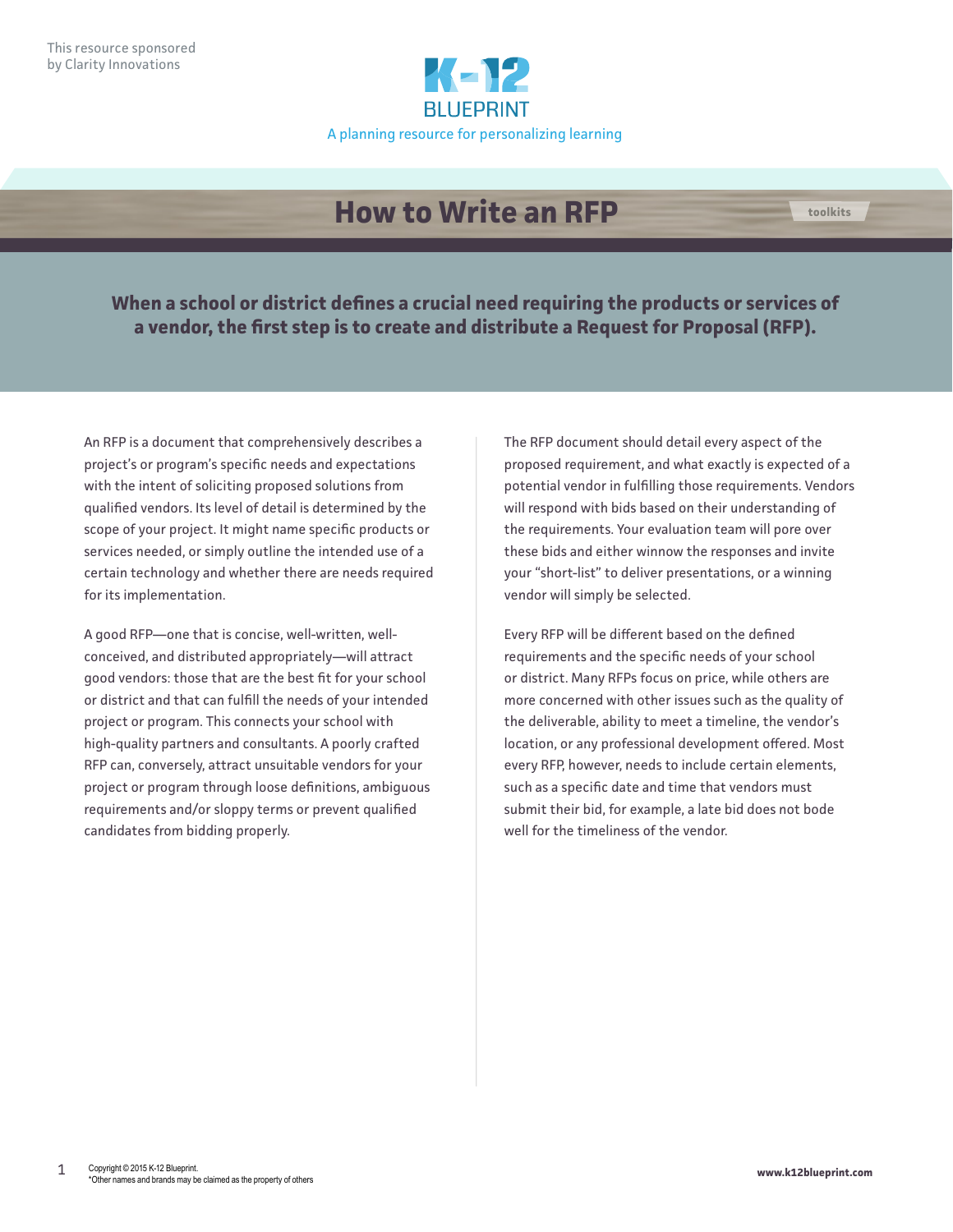Many schools can only dive so deep into technical specifications, which is fine as long as you can communicate what, exactly, you are looking to achieve with the required product or service. A vendor needs, above all, to understand how their solutions would fit into the school's processes. Including performancebased specifications focusing on intended work results rather than how those results are specifically achieved is preferred, allowing a vendor to propose a solution that will be relevant to the school's infrastructure. Trying to be overly technical without a thorough knowledge of the technology involved will do more harm than good.

Selecting an appropriate vendor is an urgent task that could affect your school or district for years to come. So it is vital to make the wisest choice possible.

The process of formalizing, developing, and issuing an RFP is as valuable as it is challenging. It forces you to define, organize, detail, and document your requirements and expectations while providing a framework for evaluating potential vendors. When the requirements are clearly articulated, the drafting process becomes relatively straightforward.

The RFP process itself is an iterative one. It's important to come up with sharp questions that elicit the information you need in a way that can be properly evaluated when bids are received. The struggle to form these questions is an exercise in truly understanding the problem being posed and the possible products or services required. The more explicit the definition of your requirements, the more relevant the bid. Try to state your challenge and your expectation of the vendor as concisely as possible. The more forethought you put into your RFP, the more likely you'll find a vendor that will satisfactorily meet your requirements. Vendors will likely return with questions you've never considered, which will only strengthen your definition and understanding of your needs.

## **The RFP should contain the following sections:**

#### **Submission Details**

These include key deadlines and the contact information for your school and whom to contact for any questions or clarifications.

## **Introduction and Executive Summary**

This is where you explain the reason behind the RFP. You'll want to briefly introduce your school, the product or service you seek, the requirements for this product or service, and a summary of key points and due dates. It's best if you write this section after the entire document is finished.

## **Background**

Give a brief overview of your school, students, culture, and community.

Don't assume the vendors know who you are or what you do, even if they have experience with the education sector. Provide enough information so vendors can decide whether or not they can respond to your RFP. These items could include:

- Background on the student population
- Outline of the content or learning objectives to be covered
- Samples of any existing subject matter or description of available subject matter expertise
- Description of the delivery technology or types of media to be used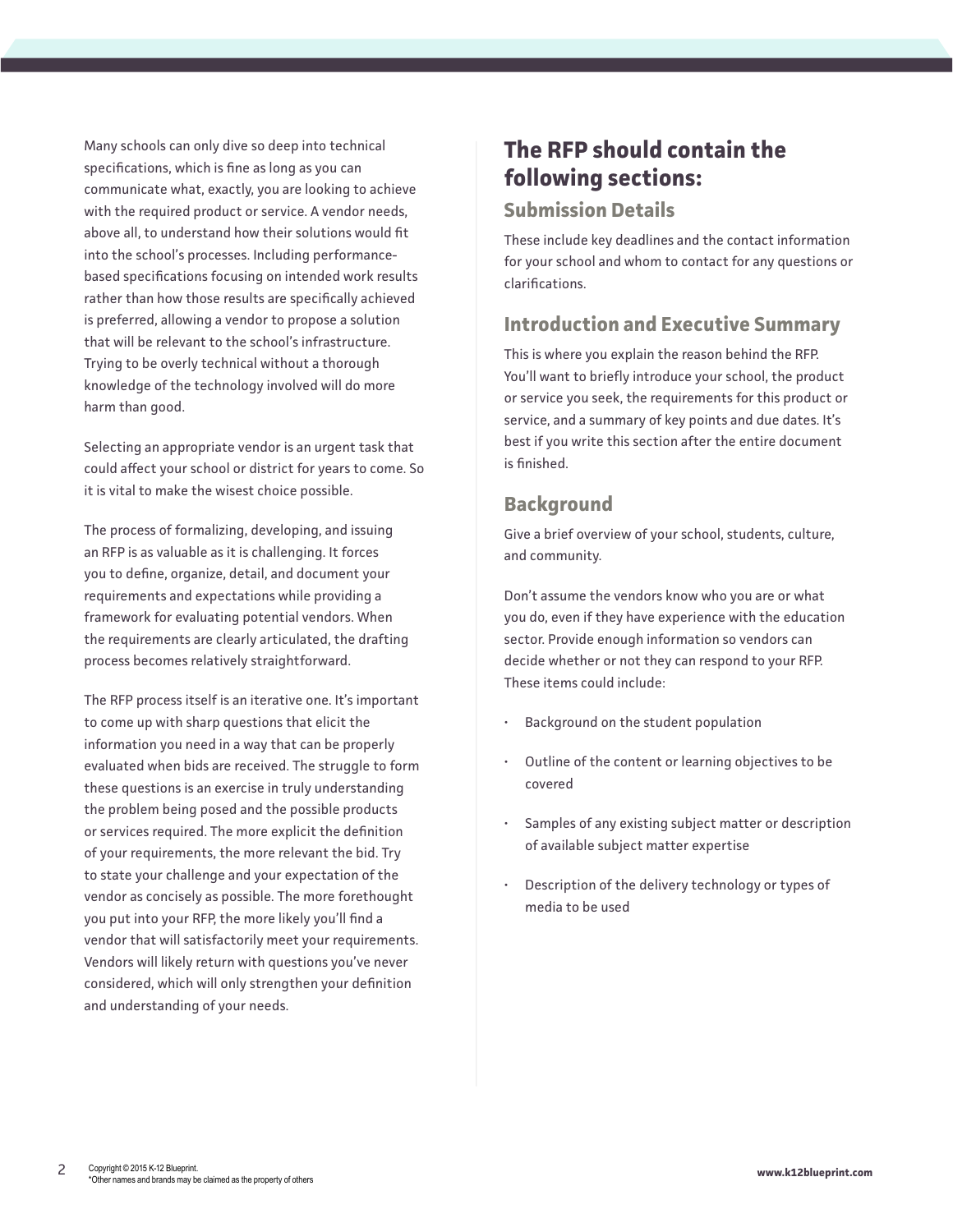## **Detailed Specifications and Requirements**

This is the "meat" of your RFP and is generally the lengthiest and most important, usually requiring the most time, as it describes the characteristics that define a successful solution. This section will contain the qualitative measures and requirements that will drive the vendor selection process. Be sure to specify exactly what you need, not necessarily how that is accomplished (unless that is essential). In addition to the scope of work, don't forget to include a request for any training or professional development needs a new system or process might require—both at the onset of implementation and ongoing—so that your school or district maximizes the full benefit of the proposed solution.

Be wary of posing open-ended questions, as the answers they inspire will be harder to evaluate and score later when responses are returned. Also be sure that you:

- Define your audience;
- List required and desired features;
- Note any system integration needs; and
- Indicate any preferred tools or systems.

#### **Assumptions & Constraints**

In this section, describe what you know about the service or product you seek, and any requirements you have for any vendor that might respond. This should include any key assumptions and/or constraints you have made. Try to provide as much detail as you can, putting yourself in the position of a potential vendor encountering your needs and challenges for the first time. The more information and detail you provide, the more qualified vendors you are likely to attract.

#### **Terms and Conditions**

Any terms and conditions must be captured thoroughly in order for the vendor to respond fairly. These could range from contract length and financing options to warrantees and delivery penalties.

#### **Selection Criteria**

The final section should be an overview of the selection criteria that you'll be using to select the winning vendor. You may want to create a spreadsheet that awards each bid a certain range of points in each category and then have a team make a choice of the "best" bid from the ones with the top three scores.

## **Submission Guidelines and Schedules**

Describe how and to whom a responder should submit any requests for clarification. You want to ensure that all vendors respond in the same way and, ideally, in the same format. If there is any particular response format you require, specify it here.

The response format should identify what is required from the vendor in each section. If each vendor adheres to the correct response format, this will make a comparison of the bids easier.

For example, take the following schedule:

- Release and distribution of RFP
- Deadline for vendors to submit written questions
- Questions with written answers provided to all interested vendors
- Deadline for submitting proposals
- Finalists notified
- Finalist interviews
- Vendor selected
- Vendor signed